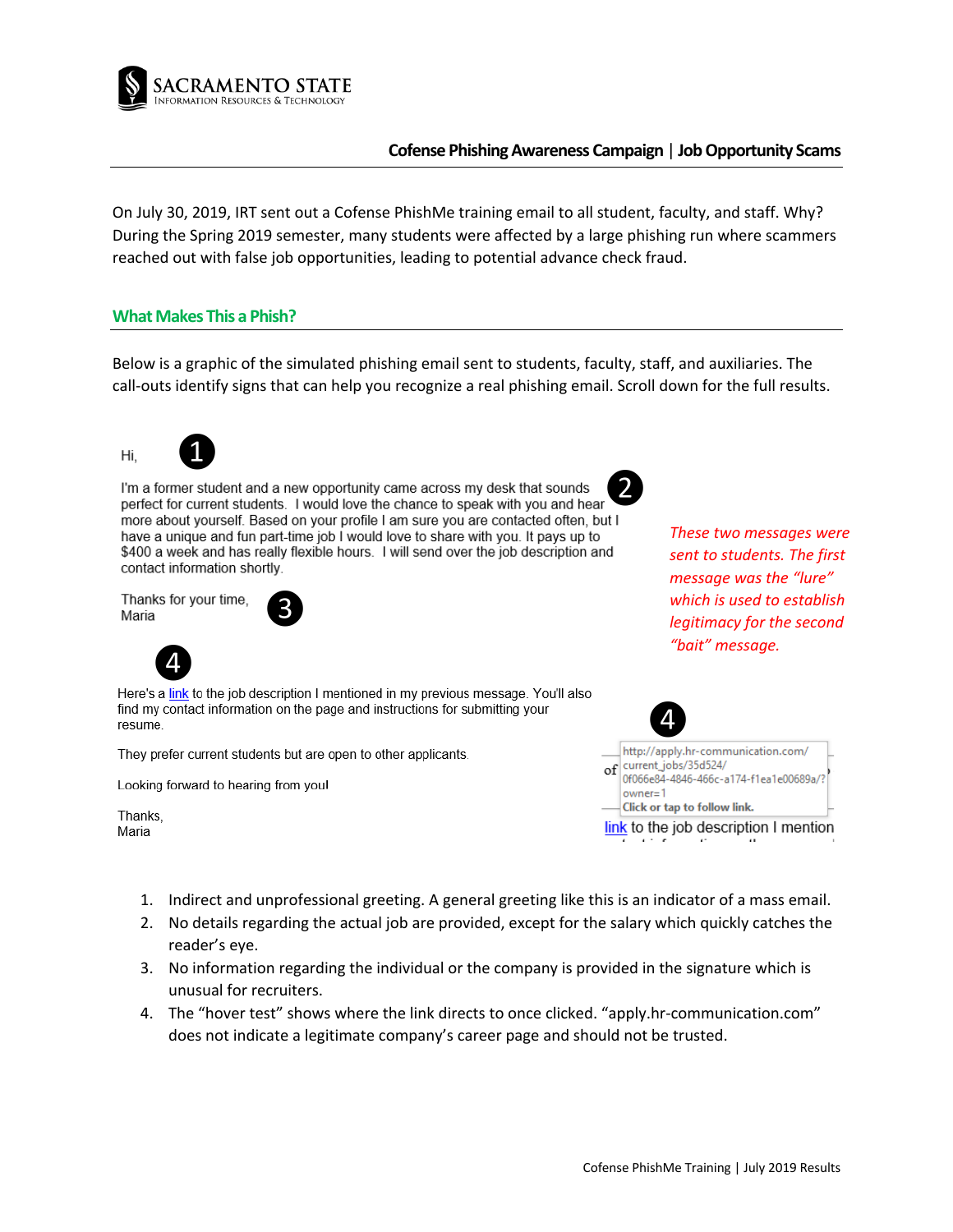## **Results of the Phishing Simulation**

Of the 41,849 recipients, 2,984 (7.13%) students clicked the link in the simulated phishing email.



## **Student Results**

#### **Faculty/Staff Results**

Of the 4,717 recipients, 106 (2.26%) faculty, staff, and auxiliaries clicked the link in the simulated phishing email.



# **What is Phishing?**

Phishing emails are designed to steal your identity. They can look very official, with familiar logos or messages, and ask you to click links to confirm or update information such as logins, account numbers, or other personal information. You can usually identify them because they convey urgency, make claims